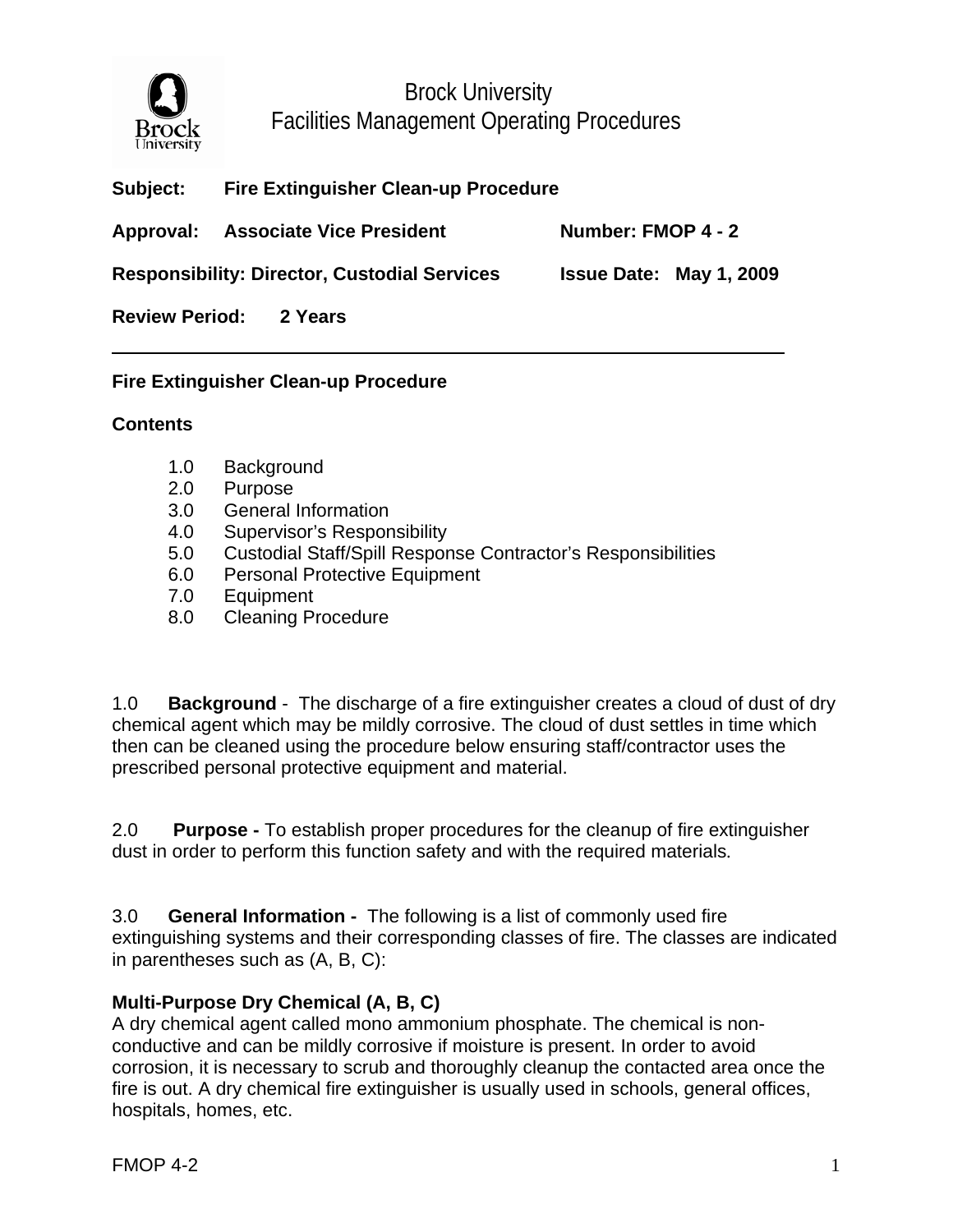

Brock University Facilities Management Operating Procedures

## **Regular Dry Chemical (B, C)**

A dry chemical agent called sodium bicarbonate. It is non-toxic, non-conductive and non-corrosive. It is easy to cleanup, requiring only vacuuming, sweeping or flushing with water. Extinguishers with sodium bicarbonate are usually used in residential kitchens, laboratories, garages, etc.

### **Carbon Dioxide (B, C)**

Carbon dioxide removes oxygen to stop a fire but has limited range. It is environmentally friendly and leaves no residue, so cleanup is unnecessary. Extinguishers with carbon dioxide are usually used in contamination-sensitive places such as computer rooms, labs, food storage areas, processing plants, etc.

| <b>Fuel Source</b>                                                                  | <b>Class of</b><br><b>Fire</b> | <b>Type of Extinguisher (Extinguishing</b><br>Agent)                             |
|-------------------------------------------------------------------------------------|--------------------------------|----------------------------------------------------------------------------------|
| <b>Ordinary combustibles</b><br>(e.g. trash, wood, paper,<br>cloth)                 | A                              | Water; chemical foam; dry chemical*                                              |
| <b>Flammable liquids</b><br>(e.g. oils, grease, tar,<br>gasoline, paints, thinners) | B                              | Carbon dioxide (CO2); halon**; dry chemical;<br>aqueous film forming foam (AFFF) |
| <b>Electricity</b><br>(e.g. live electrical<br>equipment)                           | C                              | CO2; halon; dry chemical                                                         |

### 4.0 **Supervisor's Responsibilities** –

- 1. To respond to the area where the extinguisher has been discharged and evacuates any occupants within the immediate vicinity of the spill (if the spill occurs in a dorm or surrounding area, assistance may be required from Residence staff to evacuate students).
- 2. Secure the area with caution tape and signs to prevent entry.
- 3. Notify Campus Security and Residence Service desk (if necessary) of action taken
- 4. Assess the size and location of the spill and determine if ample internal resources are available for the cleanup or if a spill response contractor is required.